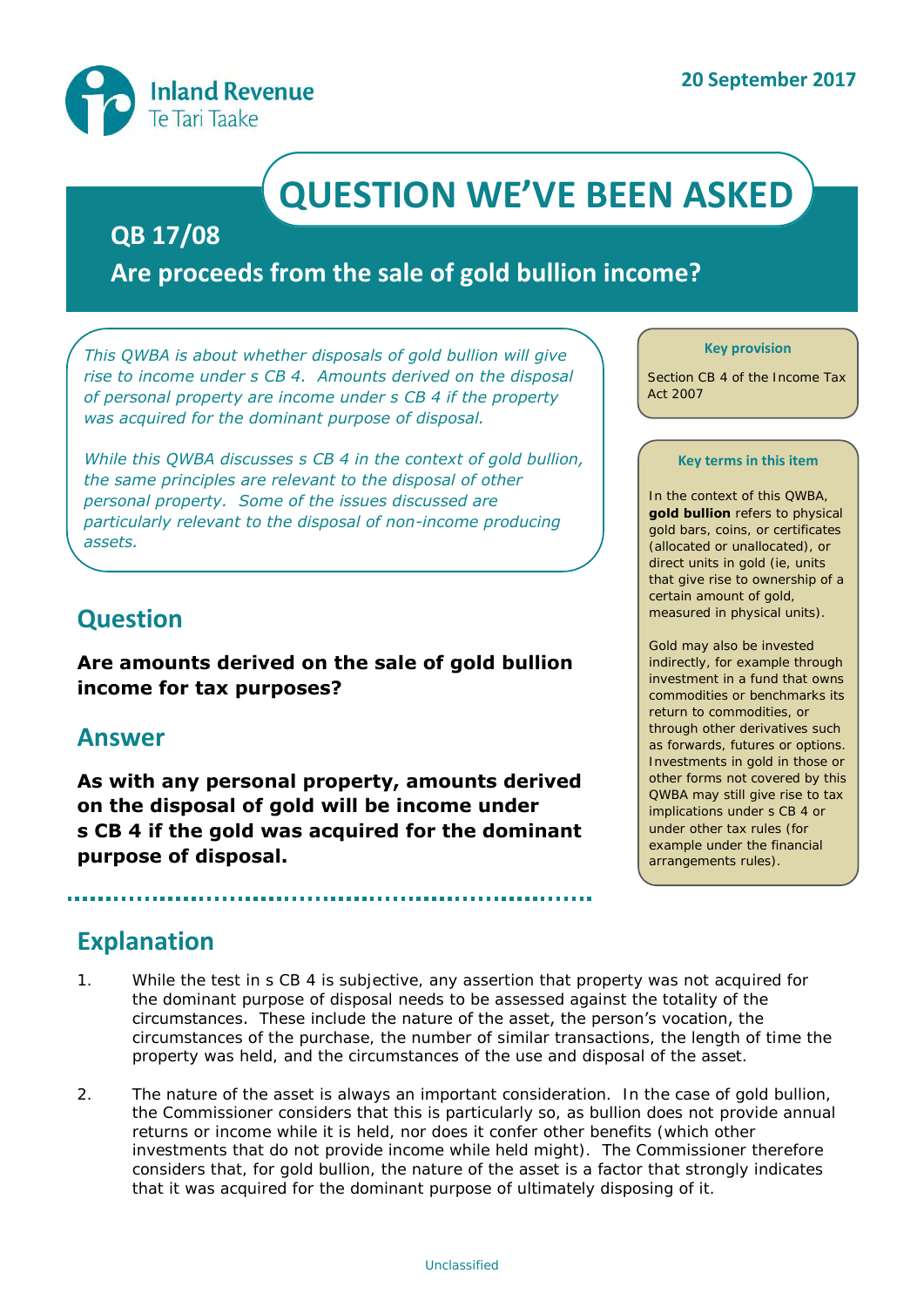

- 3. In most cases, gold purchased in bullion form will be purchased for the dominant purpose of disposal. However, there may sometimes be situations where the Commissioner may accept that the dominant purpose in acquiring gold bullion was to retain it for reasons other than eventual disposal. For example, there may be circumstances where bullion is acquired for the dominant purpose of building up a diversified portfolio of property that the person will not necessarily realise, or as a long-term investment that the person will not necessarily realise. In such circumstances it may be that the taxpayer can show that the bullion was not purchased with the dominant purpose of disposal.
- 4. Ascertaining what a person's subjective purpose was at the time they acquired property is a very fact-specific assessment. The particular circumstances of the situation need to be carefully considered, and any assertion that gold was not acquired for the dominant purpose of disposal would need to be supported by clear and compelling evidence.
- 5. It is also important to bear in mind that merely describing property, or the reason for which it was acquired, in a particular way will not answer the question of whether there was a dominant purpose of disposal. For example, describing property as being acquired as a long-term investment, a hedge against inflation, for portfolio diversification, or as a store of value outside the monetary system is not sufficient to negate a dominant purpose of disposal. The person's underlying motive should not be confused with their purpose. The key question is whether the person's objective in acquiring the gold is to be achieved through a course of action that will involve disposal at some point, such that, as a matter of fact, the person's dominant purpose is one of disposal. If a taxpayer asserts that they did not acquire gold bullion for the dominant purpose of disposal, the onus is on them to satisfactorily show that.
- 6. When gold that was acquired for the purpose of disposal is sold, a deduction for the cost of the property is allowed, subject to the normal rules. Just as an increase in value will mean that any profits will be taxed, if gold has decreased in value and is sold for less than it cost, this will result in a deductible loss. Other expenditure may also be deductible, such as interest on money borrowed to purchase the gold, insurance premiums, and storage costs.

#### **What is the relevant taxing provision?**

7. Section CB 4 provides that:

#### **CB 4 Personal property acquired for purpose of disposal**

An amount that a person derives from disposing of personal property is income of the person if they acquired the property for the purpose of disposing of it.

8. Amounts derived on the disposal of gold will therefore be income under s CB 4 if the gold was acquired for the purpose of disposal.

#### **What types of disposals fall within the scope of s CB 4?**

#### *No requirement for purpose of disposal at a profit*

9. Before the provision taxing the disposal of personal property acquired for the purpose of disposal was introduced, there was a provision in the tax legislation that taxed disposals of land acquired for the purpose of selling or otherwise disposing of it at a profit. When that provision was expanded to include personal property, one of the changes made was that the property only needed to be acquired for the purpose of sale or disposition (rather than sale or disposition *at a profit*). It is therefore clear that for s CB 4 to apply the purpose in acquiring the property does not need to be sale or disposal *at a profit*.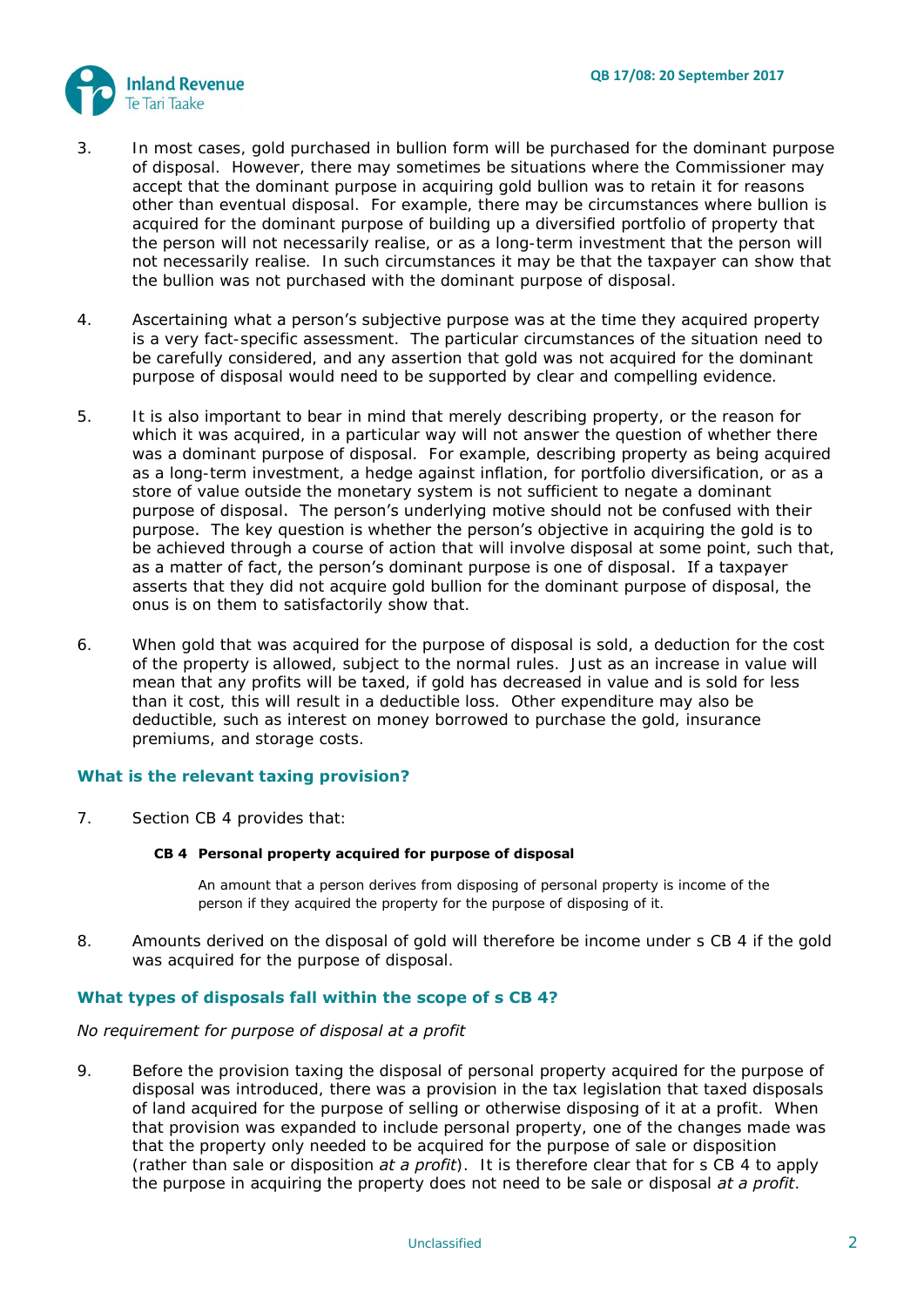



#### *Purpose of disposal by way of sale or similar*

- 10. However, the Commissioner considers that s CB 4 is limited to situations where there was a purpose of disposal by way of *sale or similar* (eg, by way of barter). While the legislation simply refers to property acquired for the purpose of disposal, prior to the Act being re-written for simplicity and improved clarity (which was done progressively from 1994) the provision stated that it applied to disposals of personal property that was "acquired for the purpose of selling or otherwise disposing of it". The Commissioner considers that in the pre-rewrite wording, "selling" coloured the words "or otherwise disposing of it", indicating that the provision would apply where the purpose in acquiring the property was disposal by way of *sale or similar*. To read the provision more broadly would mean that any personal property acquired to be gifted would be within the tax base, which was clearly not intended and would be absurd. There was no intention to broaden the scope of s CB 4 when the Act was re-written – the provision was intended to continue to have the same effect.<sup>1</sup> As such, the wording of the provision before the Act was re-written must be used to determine the correct meaning of s CB 4. $^2$  The Commissioner therefore considers that the correct interpretation of s CB 4 is that it will apply to disposals of personal property acquired for the purpose of disposal by way of *sale or similar*.
- 11. This means that s CB 4 would not apply to disposals of property acquired for the purpose of disposal by way of gift, for example. But it should be noted that if property was acquired for the purpose of disposal by sale or similar and is then gifted, such a disposal would give rise to income under s CB 4. It is the person's purpose at the time they acquire the property that is relevant, not how they ultimately dispose of the property. And subpart FC of the Act ensures that tax-base property cannot be gifted outside of the tax base.
- 12. Similarly, s CB 4 would not apply to disposals of property acquired for the purpose of being passed to heirs on death. But if property was acquired for the purpose of disposal by sale or similar and ends up being transferred on death, there may be tax consequences arising from that transfer or from a subsequent disposal.<sup>3</sup>

#### **Section CB 4 – main principles**

13. The leading case on s CB 4 is *CIR v National Distributors Ltd* (1989) 11 NZTC 6,346 (CA). This was a case about whether various parcels of shares were acquired for the purpose of selling or otherwise disposing of them, so that the proceeds on the sales would be taxable under what is now s CB 4. In discussing the provision, Richardson J noted that:

> Section 65(2) [now s CB 4] is expressed as a deeming provision. The assessable income of the taxpayer is deemed to include profits derived from transactions coming within the respective limb of para (e). The second limb has been in the legislation since 1916. **It brings within the tax net particular transactions which might otherwise escape liability. It does not perpetuate the theoretical distinction between capital and income. It is not to be read down by any preconceptions as to the nature of a tax on income or by importing a requirement that the acquisitions to which it refers should have a business overlay**. The words used must be given their natural and ordinary meaning (see *Lowe v Commissioner of Inland Revenue* [1981] 1 NZLR 326, 342).

[Emphasis added]

-

<sup>1</sup> Section YA 3(3) of the Income Tax Act 2004 and schedule 22A (Identified policy changes) to that Act, and s ZA 3(3) of the Income Tax Act 2007 and schedule 51 (Identified changes in legislation) to that Act.

<sup>&</sup>lt;sup>2</sup> Section YA 3(4) of the Income Tax Act 2004 and s ZA 3(4) of the Income Tax Act 2007.

 $3$  The specific rules in the Act dealing with property that is transferred on a person's death, or on a distribution by an executor, administrator or trustee of a deceased's estate to a beneficiary are in subpart FC of the Act.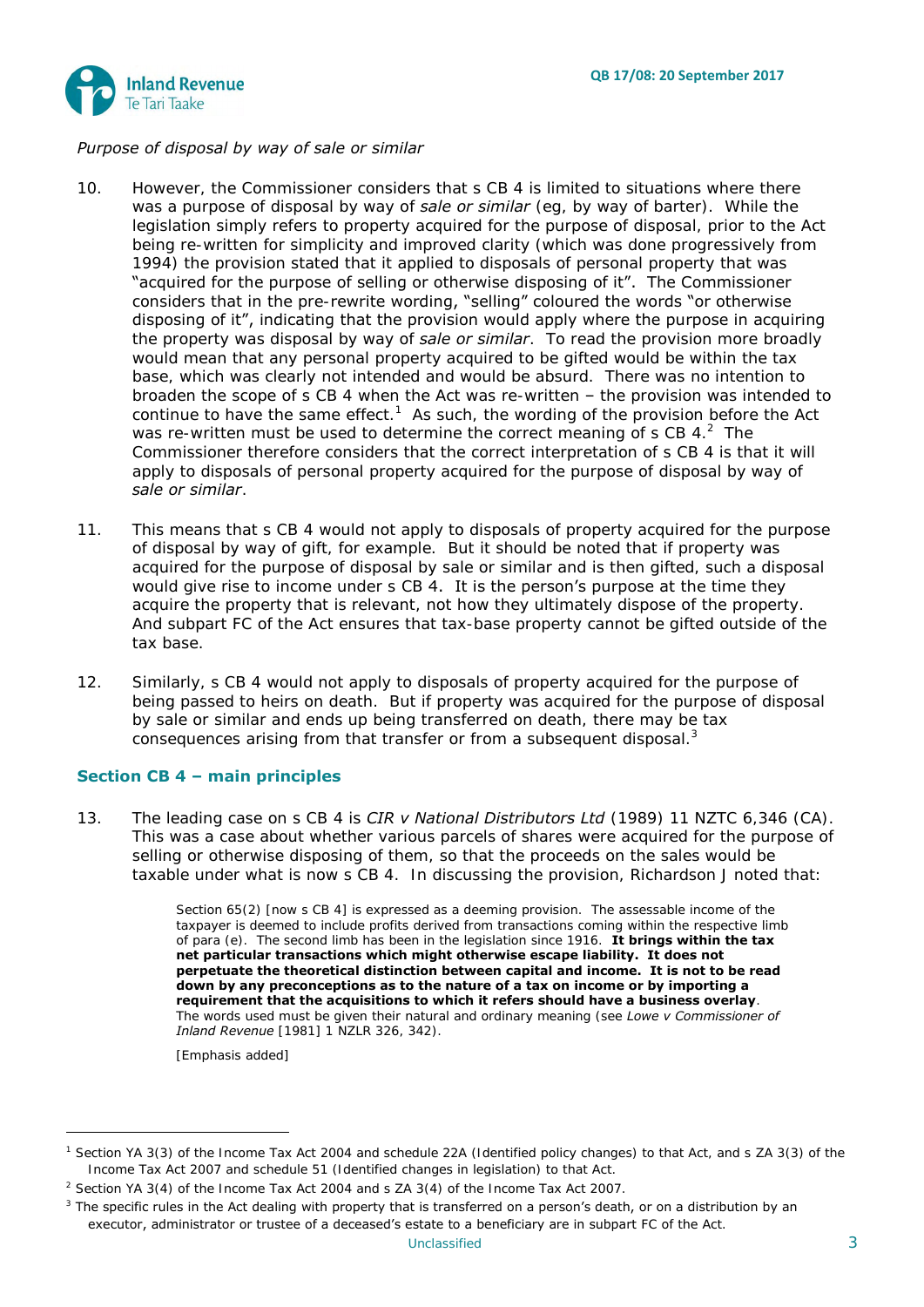

- <span id="page-3-0"></span>14. The main principles on the application of s CB 4 that can be drawn from *National Distributors* are as follows:
	- There is no business overlay to s CB 4; the distinction between capital and revenue is not relevant.
	- All that is required is that the property be acquired **for the dominant purpose of disposal**.
	- The onus is on the taxpayer to show that they did not acquire the property with the dominant purpose of disposal.
	- The test of purpose is subjective, but the taxpayer's assertions as to their purpose need to be assessed against the totality of the circumstances. These will include the nature of the asset, the vocation of the taxpayer, the circumstances of the purchase, the number of similar transactions, the length of time the property was held, and the circumstances of the use and disposal of the asset.
	- **It is important to bear in mind the distinction between motive and purpose; the reason why the taxpayer decided to acquire property with a view to disposal in due course is not relevant** to the statutory inquiry. If the taxpayer's dominant purpose in acquiring the property is to dispose of it in the future, the provision will apply.
	- If at the time the property was acquired the taxpayer did not expect to hold the property forever and contemplated the possibility of sale, this alone would not bring the sale within s CB 4. The property must have been acquired for the dominant purpose of disposal.
	- If the property was acquired for a number of purposes, disposal must be the predominant one for s CB 4 to apply.
	- If the taxpayer can establish that they had no clear purpose in mind when acquiring an asset, s CB 4 will not apply.

#### **Will amounts derived on the disposal of gold bullion be income?**

- 15. While the test of purpose for s CB 4 is subjective, as noted above, any assertion that property was not acquired for the purpose of disposal needs to be assessed against the totality of the circumstances.
- 16. As noted by Richardson J in *National Distributors*, the nature of the asset is always an important consideration. Assets acquired for private use and enjoyment clearly fall outside the scope of s CB 4. In other situations there may be an element of private use and enjoyment as well as economic reward, and it will be necessary to determine what the dominant purpose on acquisition was. But in some situations it will be clear that the asset is not intended for private use and enjoyment. In that case, it might generally be expected that the asset was acquired for the purpose of deriving income from it while it is held, or with the aim of realising a profit on its disposal sooner or later.
- 17. In the case of gold bullion, the Commissioner considers that the nature of the asset is a significant consideration in deciding if it was acquired for the dominant purpose of disposal, as bullion does not provide annual returns or income while it is held. Other investments may similarly not provide income while held, for example shares that do not pay dividends, but may confer other benefits such as voting rights. The Commissioner therefore considers that, for gold bullion, the nature of the asset is a factor that strongly indicates that it was acquired for the purpose of ultimately disposing of it.
- 18. In most cases, gold purchased in bullion form will be purchased for the dominant purpose of disposal. However, there may sometimes be situations where the Commissioner may accept that the dominant purpose in acquiring gold bullion was to retain it for reasons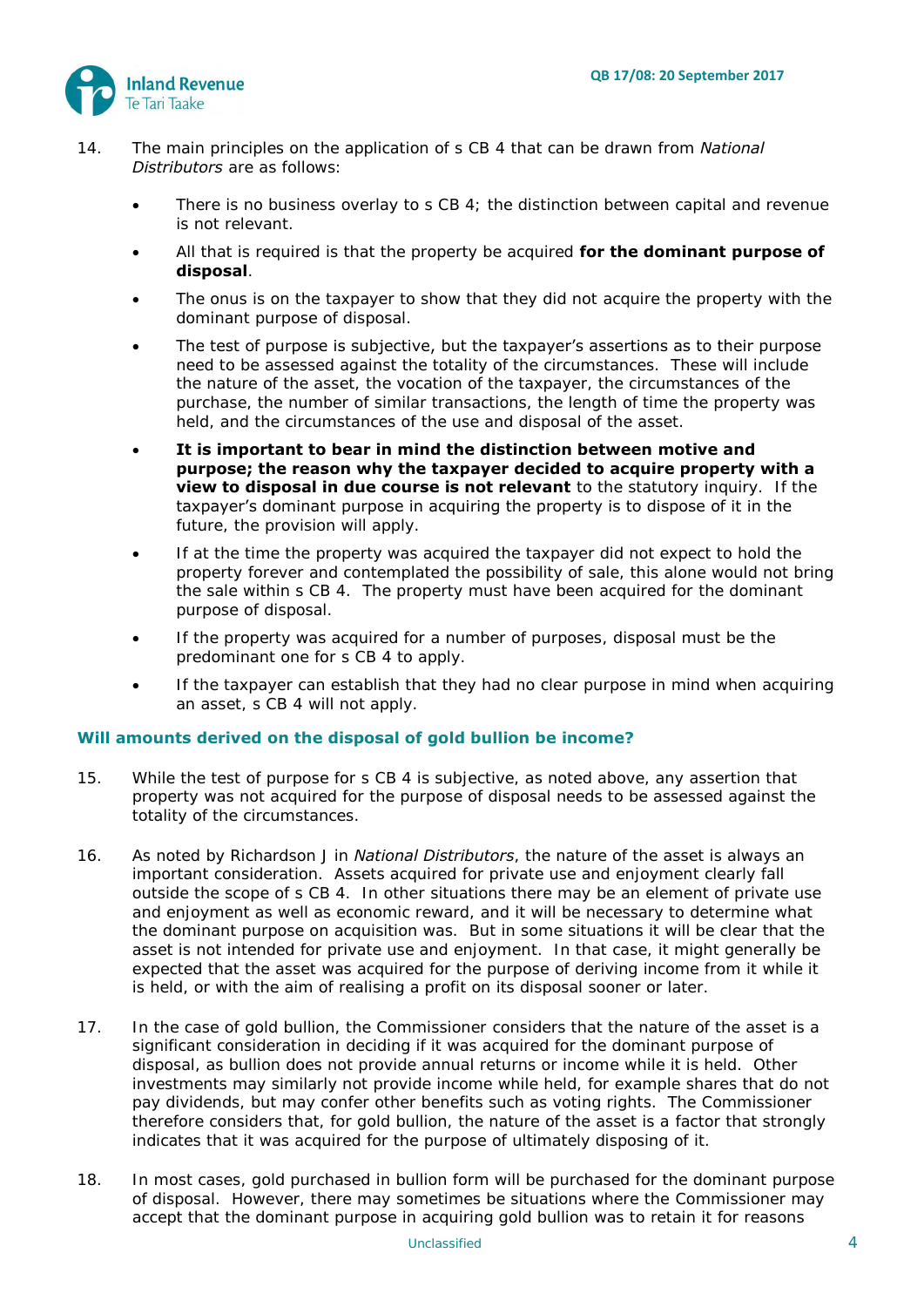

other than eventual disposal. For example, there may be circumstances where bullion is acquired for the dominant purpose of building up a diversified portfolio of property that the person will not necessarily realise, or as a long-term investment that the person will not necessarily realise. In such circumstances it may be that the taxpayer can show that the bullion was not purchased with the dominant purpose of disposal.

- 19. This will always be a very fact-specific call, and would require consideration of what the person had in mind at the time they acquired the property. Relevant factors to consider in testing this might be things such as the person's means at the time they acquired the property, whether at that time they expect to or are likely to need to realise their investments in the future, and the circumstances surrounding the disposal. Other factors such as the number of similar transactions and the length of time the property was held would also be relevant in testing the veracity of the taxpayer's assertion. Any assertion that gold was not acquired for the dominant purpose of disposal would need to be supported by clear and compelling evidence.
- 20. It is important to bear in mind that merely describing property or the reason for which it was acquired in a particular way will not answer the question of whether there was a dominant purpose of disposal. For example, describing property as being acquired as a long-term investment, a hedge against inflation, for portfolio diversification, or as a store of value outside the monetary system is not sufficient to negate a dominant purpose of disposal. The person's underlying motive should not be confused with their purpose. The key question is whether the person's objective in acquiring the gold is to be achieved through a course of action that will involve disposal at some point, such that, as a matter of fact, the person's dominant purpose is one of disposal. If a taxpayer asserts that they did not acquire gold bullion for the dominant purpose of disposal, the onus is on them to satisfactorily show that.
- 21. The table on the following two pages summarises a number of overseas cases that have considered the taxability of gold and silver bullion. While the provisions considered in those cases are not identical to s CB 4, in most cases the tax outcomes would be the same in New Zealand, and they are useful fact scenarios to consider. The table also sets out the Commissioner's view of whether s CB 4 would apply on the same facts, and, if the result would be different in New Zealand, explains why. There are other overseas cases considering the taxability of non-income producing commodities, but the cases set out in the table below<sup>4</sup> are considered the most relevant as they deal with gold or silver bullion.

<sup>4</sup> *Wisdom v Chamberlain (Inspector of Taxes)* [1969] 1 All ER 332 (CA), *Southco Holdings and Management Ltd et al v MNR* 75 DTC 162 (Tax Review Board), *Case P27* 82 ATC 117 (Board of Review), *Case Q109* 83 ATC 560 (Board of Review), *Victor Harms v MNR* 84 DTC 1666 (TCC), and *Case U145* 87 ATC 844 (AAT).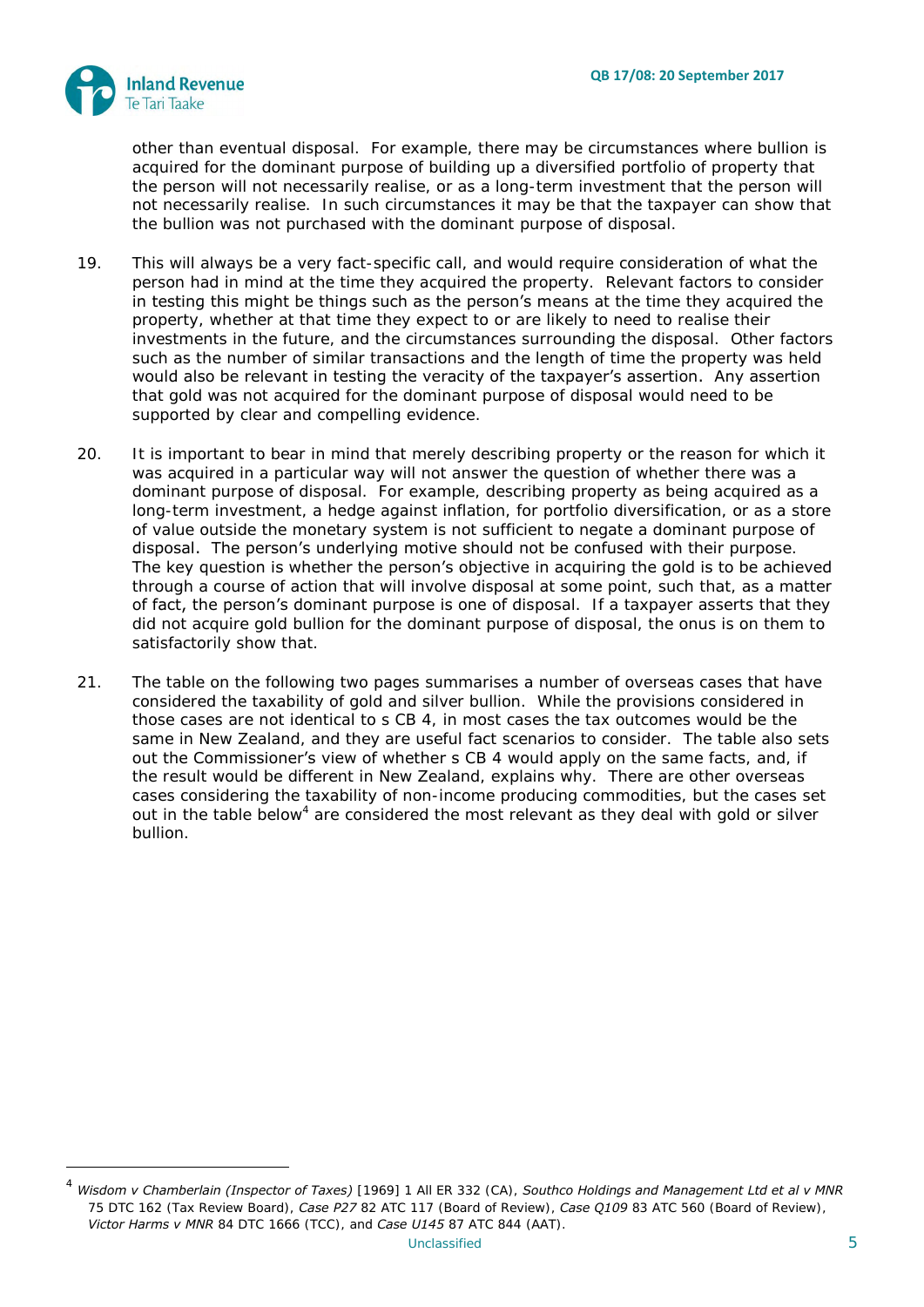

| Case                                                                           | <b>Summary of facts</b>                                                                                                                                                                                                                                                                                                                                                                                                                                                                                                                                                                                                                                                                                                                                                | <b>Decision</b>                                                                                                                   | <b>Reasons for decision</b>                                                                                                                                                                                                                                                                                                                                                                                                                                                                                                                                         | CIR's view of whether s CB 4 would apply                                                                                                                                                                                                                                                                                                                                                                                                                                                       |
|--------------------------------------------------------------------------------|------------------------------------------------------------------------------------------------------------------------------------------------------------------------------------------------------------------------------------------------------------------------------------------------------------------------------------------------------------------------------------------------------------------------------------------------------------------------------------------------------------------------------------------------------------------------------------------------------------------------------------------------------------------------------------------------------------------------------------------------------------------------|-----------------------------------------------------------------------------------------------------------------------------------|---------------------------------------------------------------------------------------------------------------------------------------------------------------------------------------------------------------------------------------------------------------------------------------------------------------------------------------------------------------------------------------------------------------------------------------------------------------------------------------------------------------------------------------------------------------------|------------------------------------------------------------------------------------------------------------------------------------------------------------------------------------------------------------------------------------------------------------------------------------------------------------------------------------------------------------------------------------------------------------------------------------------------------------------------------------------------|
| Wisdom v<br><b>Chamberlain</b><br><b>Court of Appeal</b><br>(England)          | The taxpayer had invested in silver as a hedge against<br>expected devaluation of the British pound. When the<br>pound recovered, and the risk of devaluation was gone,<br>the taxpayer sold the silver bars at a profit.                                                                                                                                                                                                                                                                                                                                                                                                                                                                                                                                              | The sales of the silver<br>were an adventure or<br>concern in the nature<br>of trade.                                             | The fact that the silver was acquired as a hedge<br>against devaluation did not detract from the<br>transactions being in the nature of trade.<br>Although the investment was a hedge, the<br>transactions were nonetheless entered into on a<br>short-term basis for the purpose of making a<br>profit.                                                                                                                                                                                                                                                            | The amount derived on the sale would similarly be<br>income under s CB 4.<br>This is because while the taxpayer's motivation in<br>acquiring the silver was to protect against<br>expected devaluation of the pound, that aim was<br>to be achieved either by re-sale at a profit if<br>devaluation occurred, or by re-sale if the danger of<br>devaluation passed.                                                                                                                            |
| <b>Southco Holdings</b><br><b>v</b> MNR<br><b>Tax Review Board</b><br>(Canada) | The taxpayer acquired large quantities of gold bullion<br>over a seven-year period. The representative of the<br>taxpayer company explained that the company was<br>forced to sell the gold to help its parent company pay a<br>substantial tax bill.                                                                                                                                                                                                                                                                                                                                                                                                                                                                                                                  | The profits arising from<br>the sales were income<br>from an adventure in<br>the nature of trade, and<br>so income.               | The taxpayers were not in the business of<br>processing gold to make a profit. The gold was<br>therefore only of value to them in that it could be<br>exchanged for money, and it was inconceivable<br>that the taxpayer would buy such a commodity in<br>such a quantity without the intention of reselling<br>it at a profit. The explanation for the sale was<br>not convincing enough to prove that there was a<br>unique reason for the sale which might have<br>supported a conclusion that the transactions<br>were not an adventure in the nature of trade. | The amount derived on the sale would similarly be<br>income under s CB 4.<br>This is because it was clear (and admitted by the<br>taxpayer) that the gold, which was acquired for<br>peace of mind and as security against inflation,<br>was of no benefit unless it was sold. In the most<br>profitable transactions, the gold was sold after<br>about 15 months, and the reasons given for the<br>sales did not suggest there had been some<br>purpose other than eventual sale at a profit. |
| Case P27<br><b>Board of Review</b><br>(Australia)                              | The taxpayer received an early discharge from the army<br>after suffering an injury, and then worked as a public<br>servant. He invested his payout from the army in gold<br>and silver bullion as he wanted to preserve its purchasing<br>power, so that it would more closely approximate what<br>he would have received had he stayed in the army until<br>age 55. It was accepted by the taxpayer in his evidence<br>that to achieve this purpose the bullion had to be sold<br>eventually in whole or in part. The taxpayer ended up<br>selling the gold some two and a half years later to<br>purchase a rural property. His instructions for the sale<br>were given within two hours of hearing a radio message<br>concerning the price of bullion on that day. | The profits were<br>taxable as the taxpayer<br>acquired the bullion<br>with the dominant<br>purpose of selling it at a<br>profit. | While the taxpayer's motive in acquiring bullion<br>was as a hedge against inflation, his dominant<br>purpose was to sell it at a profit when he reached<br>age 55.                                                                                                                                                                                                                                                                                                                                                                                                 | The amount derived on the sale would similarly be<br>income under s CB 4.<br>This is because while the taxpayer's motivation<br>was to secure the value of his payout from the<br>army, his purpose was always to sell the gold and<br>silver.                                                                                                                                                                                                                                                 |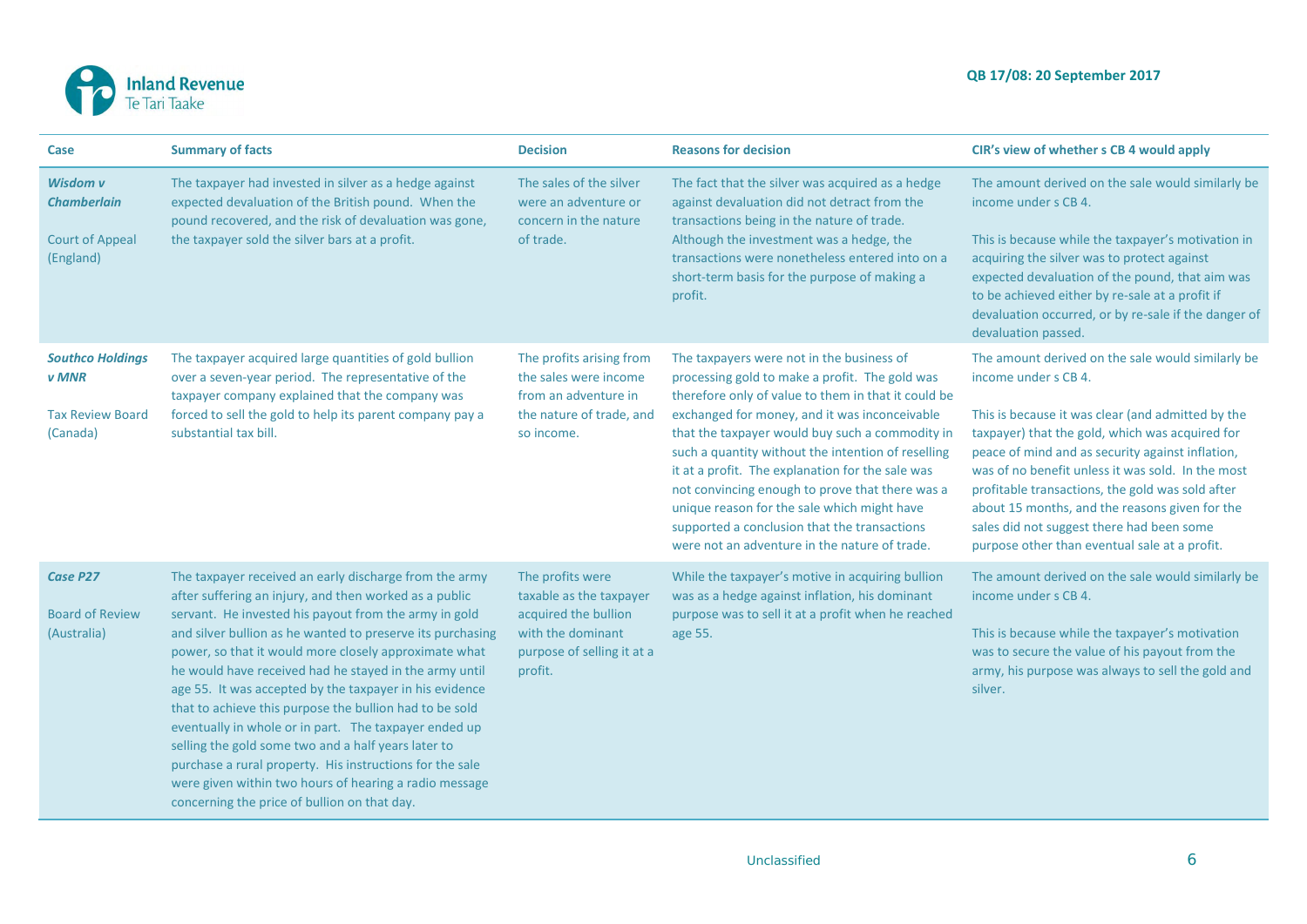

| Case                                                          | <b>Summary of facts</b>                                                                                                                                                                                                                                                                                                                                                                                                                                                                                                                                                                                                                                                                                                     | <b>Decision</b>                                                                                                                                                                                                                                                                              | <b>Reasons for decision</b>                                                                                                                                                                                                                                                                                                                                                                                                                                                                                                                                                | CIR's view of whether s CB 4 would apply                                                                                                                                                                                                                                                                                                                                                                                                                                                                                 |
|---------------------------------------------------------------|-----------------------------------------------------------------------------------------------------------------------------------------------------------------------------------------------------------------------------------------------------------------------------------------------------------------------------------------------------------------------------------------------------------------------------------------------------------------------------------------------------------------------------------------------------------------------------------------------------------------------------------------------------------------------------------------------------------------------------|----------------------------------------------------------------------------------------------------------------------------------------------------------------------------------------------------------------------------------------------------------------------------------------------|----------------------------------------------------------------------------------------------------------------------------------------------------------------------------------------------------------------------------------------------------------------------------------------------------------------------------------------------------------------------------------------------------------------------------------------------------------------------------------------------------------------------------------------------------------------------------|--------------------------------------------------------------------------------------------------------------------------------------------------------------------------------------------------------------------------------------------------------------------------------------------------------------------------------------------------------------------------------------------------------------------------------------------------------------------------------------------------------------------------|
| Case Q109<br><b>Board of Review</b><br>(Australia)            | The taxpayers were Asian immigrants to Australia.<br>Against the backdrop of the husband's ill health, they<br>purchased the silver bullion to protect their capital, and<br>to provide for their children's financial futures. This was<br>in keeping with their cultural custom. It was considered<br>that silver or gold would best withstand fluctuations in<br>value over an indefinite period. The price of silver rose<br>unpredictably and substantially. At that time, the<br>taxpayers decided to take advantage of the extraordinary<br>rise in the value of silver and sell some.                                                                                                                               | The profits on the sale<br>of the bullion were not<br>income under ordinary<br>concepts, and were not<br>derived from the<br>carrying on or carrying<br>out of a profit-making<br>undertaking or scheme.<br>The bullion was not<br>acquired for the<br>purpose of profit-<br>making by sale. | The evidence indicated that the taxpayers'<br>financial position was sound at the time the<br>bullion was acquired, and neither of them could<br>foresee a future situation where it might be<br>necessary for them to sell all or some of the<br>bullion for their personal benefit. Further, at the<br>time of acquisition, it was probably not feasible<br>for anyone to have confidently (if at all) predicted<br>the remarkable rise in the value of silver,<br>particularly over a short period of time.                                                             | The amount derived on the sale would not be<br>income under s CB 4.<br>This is because s CB 4 is limited to situations<br>where there was a purpose of sale or some other<br>similar disposal. In this case, the taxpayers<br>acquired the gold to gift to their children at<br>maturity, in accordance with their cultural custom.                                                                                                                                                                                      |
| <b>Victor Harms v</b><br><b>MNR</b><br>Tax Court of<br>Canada | The taxpayer had purchased gold bars and coins with the<br>aim of preserving his capital in the event of what he<br>considered the imminent collapse of the economy, and<br>emergence of a barter system. In the event that this<br>happened, the taxpayer considered that gold would<br>maintain its purchasing power. The taxpayer ended up<br>selling the gold bars and coins when there were<br>indications of economic deflation.                                                                                                                                                                                                                                                                                      | The profits were not<br>considered to be from<br>an adventure in the<br>nature of trade. The<br>gains the taxpayer<br>made on the sales were<br>held to be capital, not<br>income.                                                                                                           | There was nothing to indicate that the taxpayer<br>had acquired the gold with the intention of<br>selling it. There was nothing to suggest that the<br>transactions were entered into on a short-term<br>basis or that the taxpayer intended to sell the<br>gold at an opportune time. The court was<br>satisfied that the taxpayer was convinced the<br>economy was going to collapse and that gold<br>would serve as the basis of any barter system<br>that would emerge.                                                                                                | The amount derived on the disposal would be<br>taxed under s CB 4. What is required is a<br>dominant purpose of disposal - which the CIR<br>considers means by way of sale or similar. In this<br>case, the taxpayer acquired the gold for the<br>purpose of disposing of it either by way of barter<br>in the event of economic collapse, or by selling it if<br>a particular scenario eventuated. Either of those<br>alternatives amount to a purpose of disposal by<br>way of sale or similar, so s CB 4 would apply. |
| Case U145<br><b>AAT</b> (Australia)                           | The taxpayer was a 63 year old bookmaker, with a<br>portfolio of long-term investments including some gold<br>bullion. He bought the bullion to extend and diversify his<br>portfolio, and hoped it would be a good long-term<br>investment. The AAT accepted that he did not acquire<br>the gold intending to sell it, but merely for it to be part of<br>his portfolio which could be used if the taxpayer became<br>unable to work. The taxpayer wanted to work for as long<br>as he could, and gave evidence of a bookmaker who was<br>still working at age 89. The taxpayer ended up selling the<br>gold due to a business liquidity issue, and a large tax<br>liability. He also sold shares, most of them at a loss. | The taxpayer did not<br>acquire the gold with<br>the predominant<br>purpose of profit-<br>making by sale, so the<br>proceeds were not<br>taxable.                                                                                                                                            | At the time the taxpayer acquired the gold, its<br>sale was a possibility that depended on a number<br>of contingencies which were contrary to the<br>taxpayer's expectations (ie, the need to retire). It<br>was also noted that even if such contingencies<br>arose and the sale of part of the taxpayer's<br>portfolio was required, this would not necessarily<br>have included the gold.<br>The AAT considered that it was apparent that the<br>weakest of the taxpayer's shareholdings<br>(together with the remaining gold) were sold to<br>fund the tax liability. | The amount derived on the sale would not be<br>income under s CB 4. The taxpayer's particular<br>circumstances show that the dominant purpose<br>on the acquisition of the bullion was not disposal.                                                                                                                                                                                                                                                                                                                     |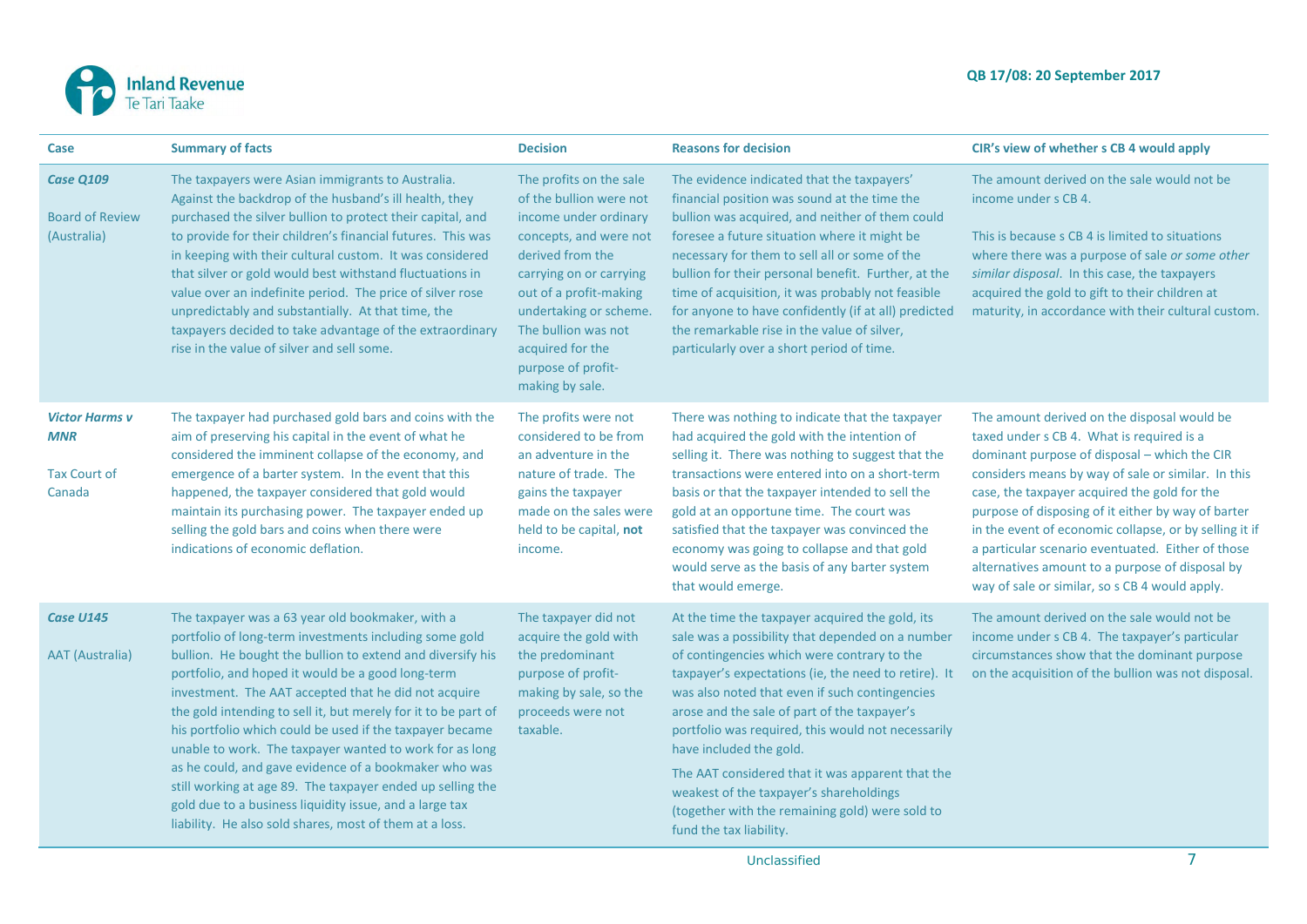

22. As can be seen, ascertaining what a person's subjective purpose was at the time they acquired property is a very fact-specific assessment. The particular circumstances of the situation need to be carefully considered, and as noted above, the person's motives need to be distinguished from their purposes in acquiring the property.

#### *What if a person has no purpose in acquiring gold bullion?*

23. As noted at [\[14\]](#page-3-0), if someone can establish that they had no clear purpose in mind when acquiring an asset, s CB 4 will not apply (*National Distributors*). The Commissioner considers it unlikely that someone could satisfactorily show that they purchased gold bullion with no clear purpose in mind.

#### *What if gold bullion is purchased as part of a business?*

24. Section CB 4 would not be relevant where a taxpayer sells or exchanges gold bullion in the ordinary course of their business, or has the bullion for use in producing stock for sale or exchange (for example, a jeweller who converts gold bullion into other forms for sale). In those situations, the commodity would be the taxpayer's "trading stock" (s EB 2). Business income is taxed under s CB 1, and the timing of deductions for the value of trading stock is determined under the trading stock rules (see in particular s DB 49(2)).

#### **What deductions can be claimed?**

- 25. Property that, if disposed of for valuable consideration, would produce income for a person is generally<sup>5</sup> "revenue account property" (as defined in s YA 1). Personal property that is acquired for the purpose of disposal is therefore revenue account property.
- 26. Section DB 23 allows a deduction for the cost of revenue account property. This is subject to the "general permission" (s DA 1) being satisfied. The general permission requires a nexus between the expenditure and the derivation of assessable and/or excluded income, or for the expenditure to have been incurred in the course of the person carrying on a business for the purpose of deriving assessable and/or excluded income.
- 27. Where gold bullion was acquired for the dominant purpose of disposal it will be revenue account property, and the cost of the gold will be deductible under s DB 23. The deduction is allocated to the earlier of the income year in which the property is disposed of or ceases to exist (s EA 2). Just as an increase in value will mean that the profits are taxed, if the gold has decreased in value, and is sold for less than it cost, that would result in a deductible loss.
- 28. Where gold bullion is acquired for the purpose of being disposed of, the taxpayer would also be able to deduct expenditure (subject to the normal rules) such as interest on money borrowed to purchase the gold, insurance premiums, storage costs, etc, (ss DA 1, DB 6 and DB 7).
- 29. As noted above, where gold bullion is a taxpayer's trading stock, the timing of deductions for the value of the trading stock is determined under the trading stock rules (see in particular s DB 49(2)).

1

<sup>&</sup>lt;sup>5</sup> The exceptions to this are not relevant for present purposes.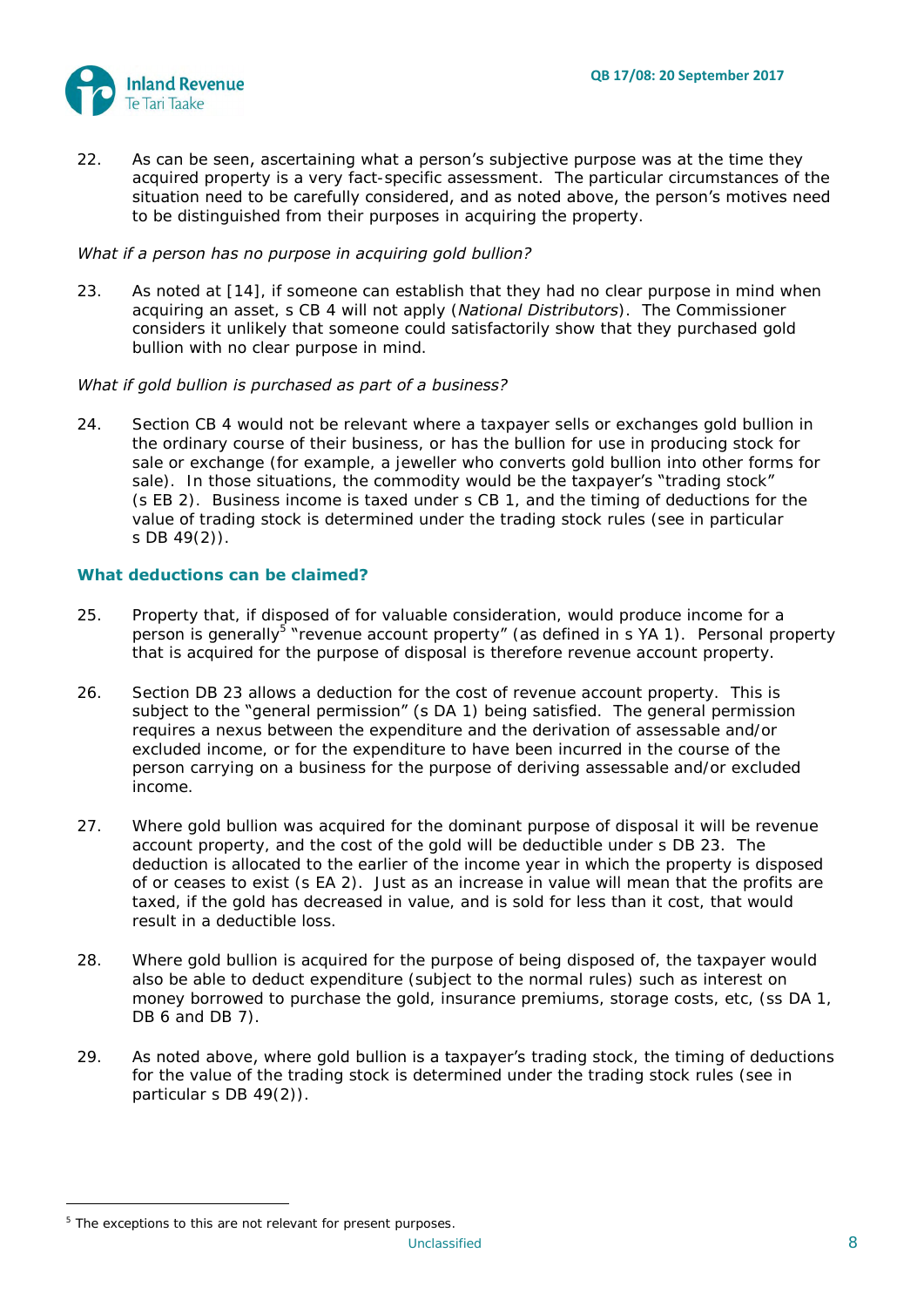

## **Example**

#### **The following example is included to assist in explaining how the law applies.**

*In addition to this example, the table on pages 6 and 7 above sets out the Commissioner's view of whether s CB 4 would apply on the same facts as in the cases set out in the table, and includes examples of situations where s CB 4 would not apply.* 

- 30. Between late 2007 and early 2008, Zoë, who lives in New Zealand, purchased gold and silver units issued by an Australian mint. The units gave rise to ownership of a total of 57.986 ounces of gold (purchased for a total of NZD59,585.25) and 879.098 ounces of silver (purchased for a total of NZD18,606.99). Zoë was concerned about volatility in the share market, the economic uncertainty at the time, and the safety of the banking system. She considered that gold and silver provided a stable and low-risk investment option. Zoë did not have any particular timeframe in mind for holding the gold and silver units, as it depended in part on what happened with the equities and commodities markets, but ultimately she hoped to make a profit and so increase her retirement fund.
- 31. Zoë sold the gold units in mid-2016 to help fund the purchase of a larger residential property. Those units were sold for NZD100,354.05. Zoë sold the silver units later in 2016 to fund her wedding. Those units were sold for NZD20,632.43.
- 32. Amounts derived on the disposal of personal property are income under s CB 4 if the property was acquired for the dominant purpose of disposal. The Commissioner considers that the amounts Zoë derived on the sales of the gold and silver units are income under s CB 4, because those units were acquired for the dominant purpose of ultimately being disposed of. The units did not provide annual returns or income while being held, and Zoë acquired them with the aim of realising a profit on their disposal sooner or later. There is nothing to suggest that Zoë did not anticipate selling the units at some point. Zoe's aim in acquiring the units was to make a profit on their disposal. In the circumstances, the fact that Zoë had concerns about the share market and considered the units to be a stable investment does not suggest that they were not acquired for the purpose of ultimately being disposed of. The events that prompted Zoë to sell the units are not relevant to the application of s CB 4.
- 33. Under s CB 4, the amounts derived on the sales of the gold units (NZD100,354.05) and silver units (NZD20,632.43) are therefore income to Zoë in the 2016-2017 income year. Because the gold and silver units are revenue account property, and there is the necessary nexus between the expenditure incurred in purchasing the units and the derivation of income, Zoë is able to deduct the cost of that property under s DB 23. Zoë can therefore deduct NZD59,585.25 (the cost of the gold units) and NZD18,606.99 (the cost of the silver units) in the 2016-2017 income year. She can also deduct other expenditure incurred in deriving the income, for example forex charges or bank transaction fees.